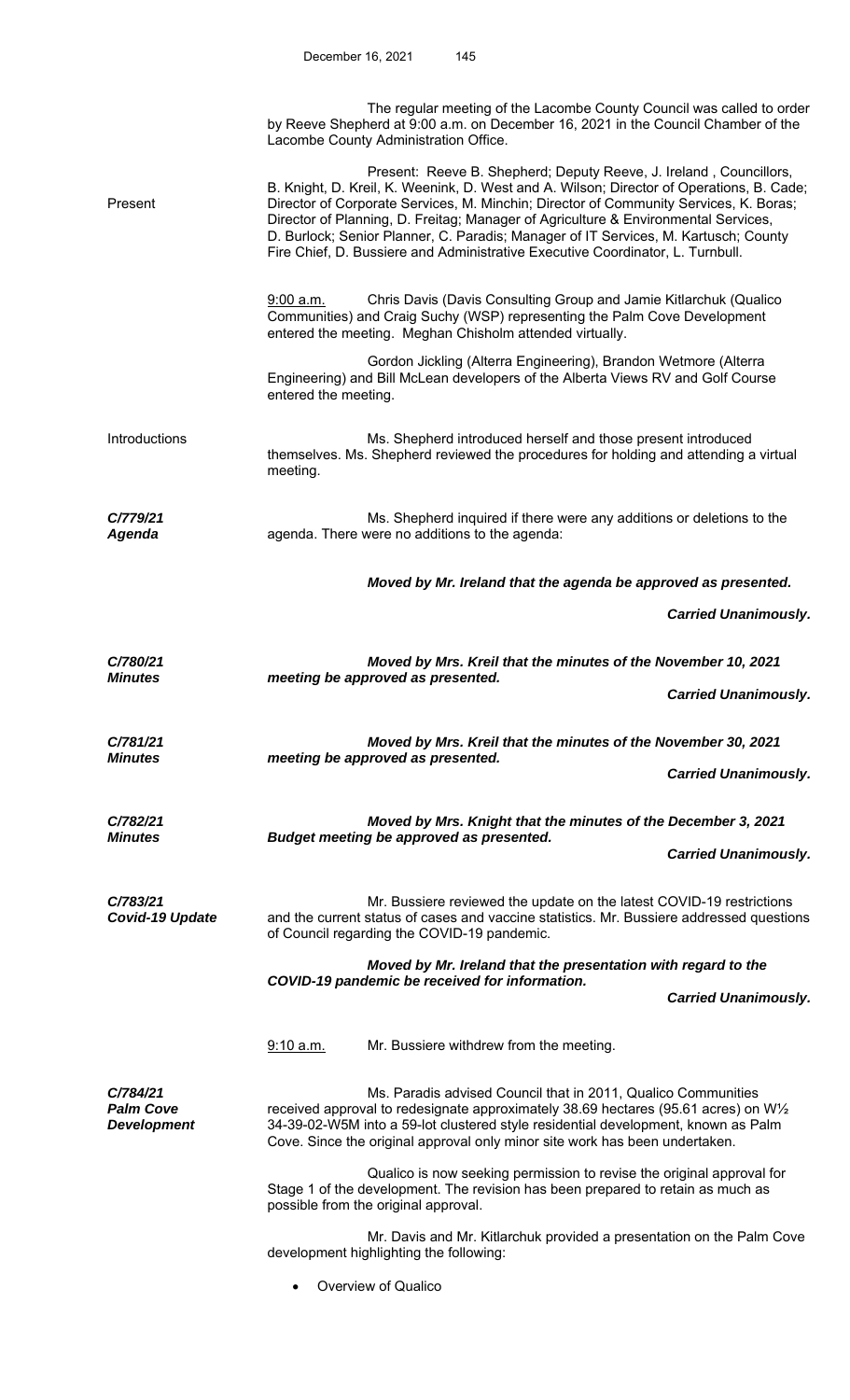- Palm Cove Site Acquisition
- Reports and Studies (2007-2012)
- Project History (2007-2020)
- Regional Sanitary Line
- Site Servicing Plan
- Recreational Property Demand Returns
- Restricting and Subdivision
- Lacombe County Approvals/Other Approvals

Mr. Davis and Mr. Kitlarchuk addressed questions of Council.

9:20 a.m. Benoit Trudeau (Work on That Inc.) representing the Adeara Recovery Centre, Lori Patrick, Executive Director of the Adeara Recovery Centre, and Ms. Jocelyn of the Adeara Recovery Centre.

 Ms. Paradis provided an analysis of the proposed development and an overview of policy considerations. The developer's public meeting has tentatively been set for Wednesday, February 9, 2022 to be held virtually.

 *Moved by Mr. West that the presentation on Palm Cove development concept and rezoning for the W1/2 34-39-02 W5M be received for information.* 

 *Carried Unanimously.* 

9:30 a.m. Mr. Davis, Mr. Kitlarchuk and Mr. Suchy withdrew from the meeting.

*C/785/21 Alberta Views RV & Golf Resort Development* 

 Ms. Paradis advised Council that 1949561 Alberta Ltd. (the landowners, Bill and Carla MacLean) are seeking permission to redesignate approximately 61.95 hectares (153.07 acres) on Pt. NW 21-39-03-W5M to Recreation 'PR' District. The subject lands are accessed by Range Road 3-4 and are located north of the Town of Eckville. The landowner pursued similar rezoning in 2017 but did not complete the process at that time.

 Mr. Jickling provided a presentation on the Alberta Views RV and Golf Resort development highlighting the following:

- Alberta Views RV & Golf Resort (Overview)
- Development Concept
- Supporting Reports
- Project Details

Council.

Public Meeting Details

Mr. Jickling, Mr. Wetmore, Mr. MacLean addressed questions of

 Ms. Paradis provided an analysis of the proposed development and an overview of policy considerations. The developer's public meeting has tentatively been set for February 15, 2022 at 5:00 p.m. to be held at the existing Club House on the property.

 *Moved by Mr. Wilson that the presentation on Alberta Views RV and Golf Resort development concept and rezoning for Pt. NW 21-39-03 W5M be received for information.* 

## *Carried Unanimously.*

9:55 a.m. Mr. Jickling, Mr. MacLean and Mr. Wetmore withdrew from the meeting.

10:10 a.m. Mr. Boras withdrew from the meeting, Mr. Minchin assumed Mr. Boras's duties. Peter Duke and Monica Bartman entered the meeting.

*C/786/21 Adeara Recovery Centre* 

Ms. Paradis advised that Work on That Inc., on behalf of Adeara, is seeking permission to add a special discretionary use to the Agricultural 'A' District of the County's Land Use Bylaw to consider a "treatment centre" on Pt. SW 16-39-01- W5M.

 Mr. Trudeau and Ms. Patrick provided a presentation, as well as a video, on the Adeara Recovery Centre highlighting the following:

- Alberta Based Accredited Addiction Recovery Centre for Women and Their Children
- On Program in Alberta to Shelter Both Women and Children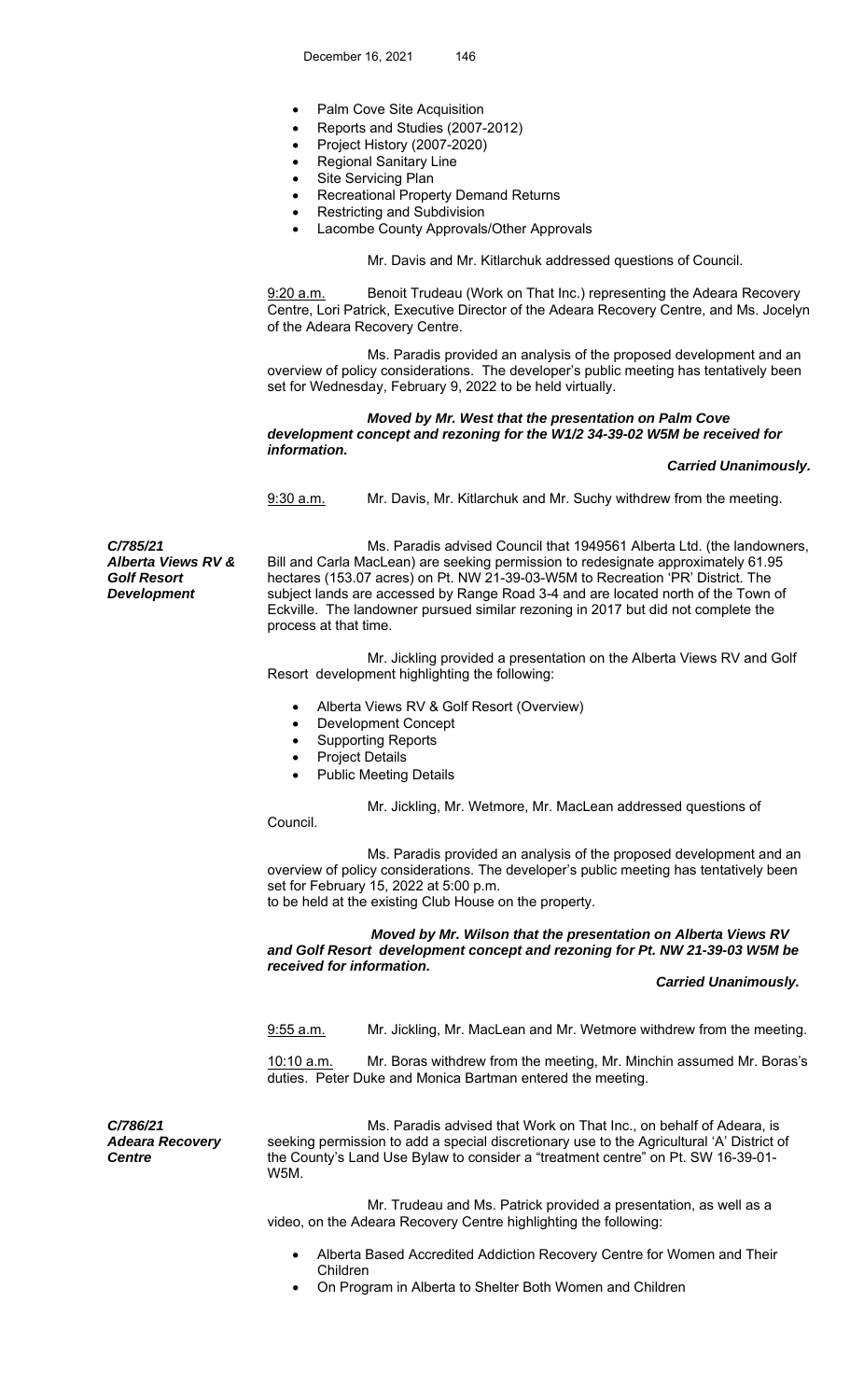- Faith-based Practice
- Components of the Program
- The Wholistic Approach
- 90 Day Post-Detoxification Intensive Program
- Capacity of Existing House
- Dependences the Women Struggle With
- Property Map
- Facilities/Amenities
- Facility Blueprint

Mr. Trudeau and Ms. Patrick addressed questions of Council.

Ms. Jocelyn provided an overview of her journey of recovery.

 Ms. Paradis provided an analysis of the proposed development and an overview of policy considerations. The developer's public meeting has tentatively been set for February 5, 2022 at 5:00 p.m. to be held at the existing prayer center on the property.

## *Moved by Mrs. Knight that the presentation on the Adeara Recovery Centre Land Use Bylaw Amendment request for the Pt. SW 16-30-01 W5M be received for information.*

#### *Carried Unanimously.*

10:55 a.m. Mr. Trudeau, Ms. Patrick and Ms. Jocelyn withdrew from the meeting.

*C/787/21 Highway 11 ASP Terms of Reference* 

 Mr. Duke advised Council the South of Highway 11 Area Multi-lot Country Residential Outline Plan (OP) was developed in 2001. The OP plan area covers approximately 75 square miles which represents all of the lands south of Highway 11 and north of the Red Deer River. The more recent Highway 11 (Joffre Bridge to Haynes) Area Structure Plan (ASP) overlaps the western portion of the plan area and takes precedence over the OP.

 The intent of the proposed Highway 11 (East of Haynes) is to develop a new ASP with a boundary that represents the eastern portion of the OP plan area and to update the plan to reflect change to the County's Municipal Development Plan and Land Use Bylaw.

 At the June 10, 2021 Council meeting the Terms of Reference (TOR) for the newly proposed ASP were approved. At that time Council put the project on hold until the conclusion of 2021 municipal election. Mr. Duke presented the revised timeline for the project as well as a revised TOR. A background report describing the current policy context and physical site characteristics of the lands within the new plan area was also presented. Mr. Duke addressed questions of Council.

 *Moved by Mr. Ireland that the revised Terms of Reference for the Highway 11 (East of Haynes) ASP be approved; and further that the background report for the ASP be received for information.* 

#### *Carried Unanimously.*

*C/788/21 Highway 11 ASP Public Meeting* 

 *Moved by Mr. Ireland that a public meeting be held on February 28, 2022 at 7:00 p.m. at the Haynes Community Hall with regard to the Highway 11 (East of Haynes) ASP.* 

#### *Carried Unanimously.*

11:25 a.m. Brandon Maier entered the meeting.

*C/789/21 Lacombe Economic Development Strategy Terms of Reference* 

 Ms. Bartman presented the Terms of Reference (TOR) for the Lacombe County Economic Development Strategy (EDS). The TOR outlines the project process, objectives, timeline and budget implications. Ms. Bartman provided a detailed overview of the various components of the TOR.

 The development of the EDS will rely heavily on public consultation and Council's engagement throughout. Methods including media, one on one interviews, surveys and open houses will be utilized to gather and compile information to set the direction of the project.

The intended timeline for presentation of the completed EDS to Council for their endorsement is prior to the end of 2022. The EDS will provide clear direction on the expected outcomes, requiring regular review and updating to ensure that it remains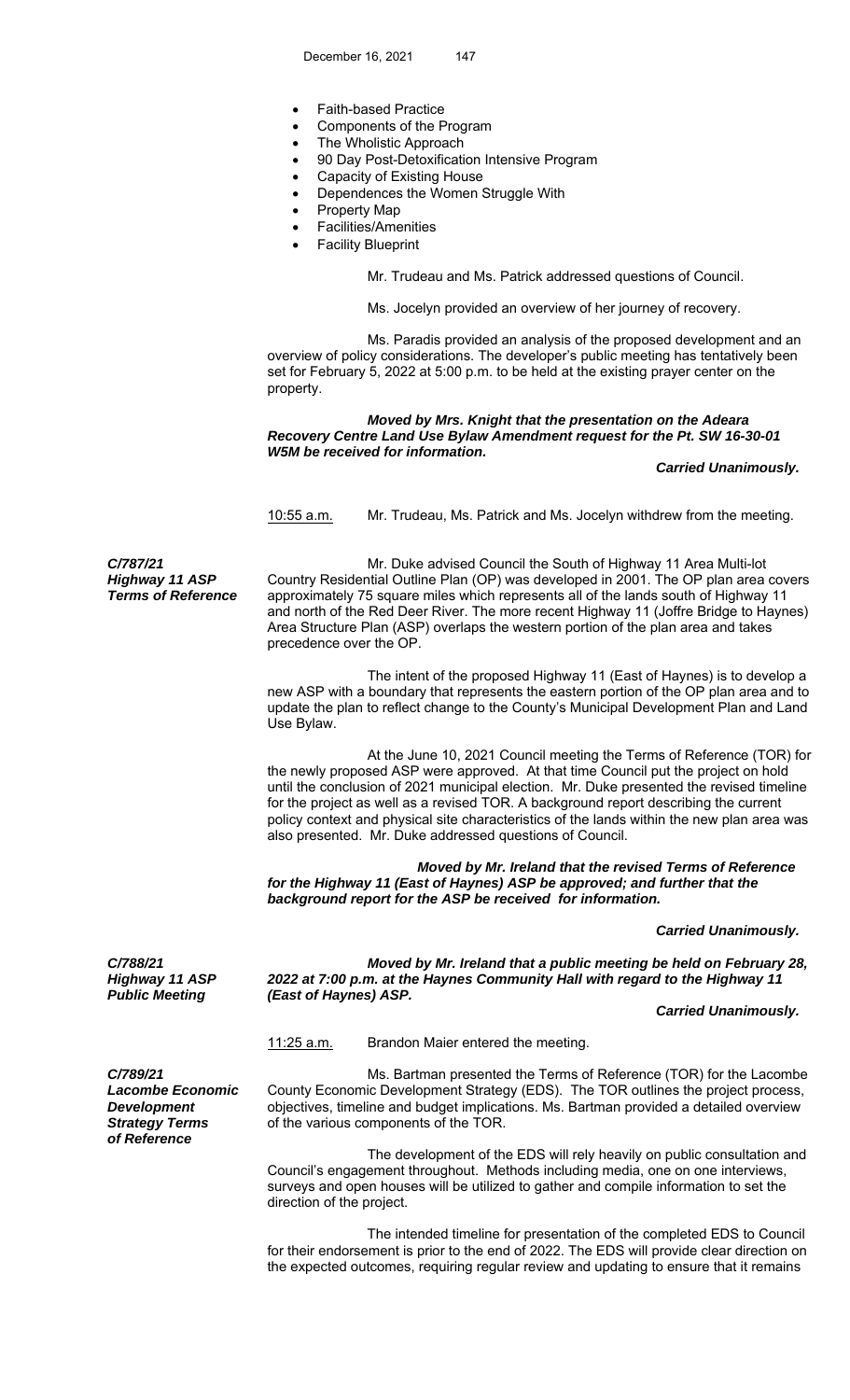relevant. There is no current EDS for Lacombe County, however, other internal plans and guides will be key in its development. Ms. Bartman addressed questions of Council.

*Moved by Mrs. Knight that the Terms of Reference for the Lacombe County Economic Development Strategy be approved.* 

 *Carried Unanimously.* 

*C/790/21 Highway 2/Highway 12 Interchange Functional Planning Study Presentation* 

11:35 a.m. Stuart Richardson, Infrastructure Manager, Central Region Alberta Transportation and Arthur Gordon, Project Manager, Castleglen Consultant joined the meeting virtually. Ms. Paradis, Mr. Duke and Ms. Bartman withdrew from the meeting.

 Mr. Gordon and Mr. Richardson provided a presentation regarding the Highway 2/Highway 12 Interchange Functional Planning Study highlighting the following:

- Enhancing Infrastructure to Accommodate Growth
- The Stakeholders
- The Study Objectives
- A Multi-Disciplinary Team Approach
- The Study Phases
	- $\triangleright$  Referenced Background Information
	- $\triangleright$  Review of Existing Conditions
	- $\triangleright$  Identification of Alternatives
	- Evaluate, Analyze and Develop Staging
	- ▶ Development of the Preferred Option
	- $\triangleright$  Refinement and Development Functional Plans
	- Summary of Recommendations
- Cost Estimates
- Project Implementation

 Mr. Gordon and Mr. Richardson addressed questions of Council throughout the presentation.

# *Moved by Mr. Ireland that the presentation regarding the Highway 2/Highway 12 Interchange Functional Planning Study be received for information.*

## *Carried Unanimously.*

The meeting reconvened at 1:00 p.m. with all Councillors, Mr. Boras, Mr. Minchin, Mr. Freitag, Mr. Cade, Mr. Guse and Mrs. Turnbull present.

 Mr. Minchin informed Council that through the Family and Community Support Services (FCSS) Funding Agreement with the Minister of Community and Social Services, Lacombe County is eligible to expend \$ 379,570 in 2022. The programs that receive funding through this agreement and approved through the budget process are: School Social Work Program and Extended Home Support Program. In addition, there is an allowance set aside for "additional projects" in the amount of \$ 68,070 for 2022.

 In order to determine the allocation of the funding set aside for "additional projects" local agencies throughout the County were asked to submit funding requests for programs which will enhance the well-being of individuals and families within Lacombe County. In preparing a recommendation for allocation of this funding, the following factors were taken into consideration a) total amount of request; b) funding amount previously received; c) the number of County residents being served by the program; d) the target demographic for the program and e) maintaining a fairly equal distribution throughout the County. Mr. Minchin provided an overview of the recommendations for allocation of this funding.

 *Moved by Mrs. Knight that Council approve funding for the following community programs in 2022 and ongoing annual funding, pending 1) the yearly review of each program to ensure that the program is operational and continues to be a valuable resource to the community and 2) there is sufficient funding available.* 

| • Alix FCSS                             | \$1.500  |
|-----------------------------------------|----------|
| • Alix Mirror Wellness Supports Society | \$2.600  |
| • Bentley Community Services            | \$10.248 |

*Big Brothers Big Sisters of Lacombe and District \$ 5,000* 

*C/791/21 2022 FCSS Community Programs*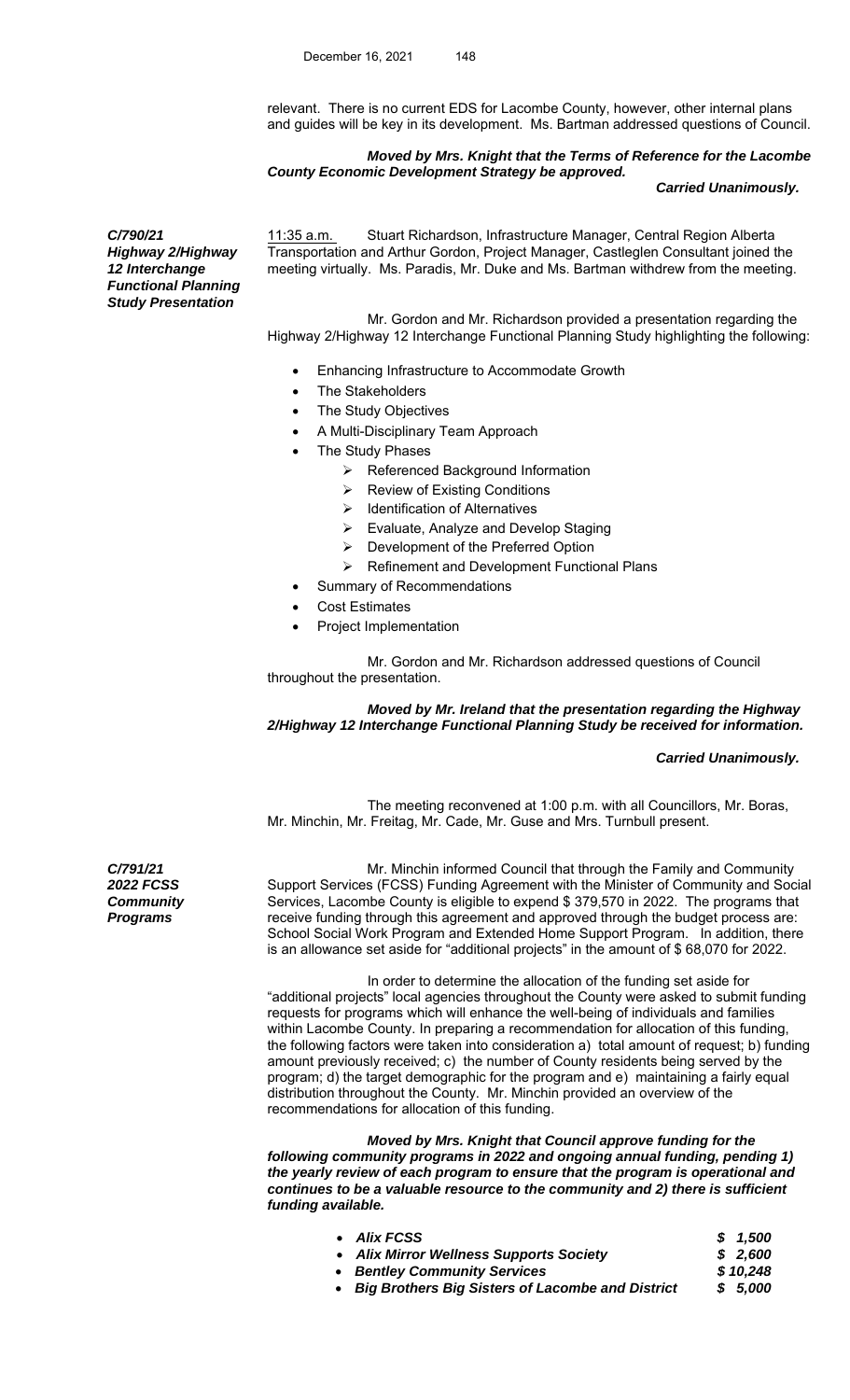| • Blackfalds Camp Curious<br>• Blackfalds FCSS - Seniors Programs<br><b>Youth Unlimited Central Alberta</b><br>$\bullet$<br>• Eckville and Community Youth Society<br>• Eckville Recreation Board - Summer Camp<br>• Friends of the Mirror Library Society | 3.600<br>S<br>3,000<br>\$<br>6,000<br>S<br>2,500<br>S.<br>\$2,000<br>\$5,100 |
|------------------------------------------------------------------------------------------------------------------------------------------------------------------------------------------------------------------------------------------------------------|------------------------------------------------------------------------------|
| <b>Lacombe and District FCSS</b><br>$\bullet$<br>• Lacombe FCSS (Clive, Mirror, Tees Playgroup)                                                                                                                                                            | \$24,128<br>\$2,394                                                          |
| Total                                                                                                                                                                                                                                                      | \$68,070                                                                     |

#### *Carried Unanimously.*

*C/792/21 2021 FCSS Surplus Funding Allocation* 

 Mr. Minchin informed Council that through the Family and Community Support Services (FCSS) Funding Agreement with the Minister of Community and Social Services, Lacombe County is eligible to expend funding in the amount of \$ 379,570 in 2021.

 After the annual year-end review for 2021 and projections for 2022 it has been determined that the program will be underspent in the amount of \$13,000 for 2021.

 Mr. Minchin advised that it is being recommended that the agencies that did not receive their full funding request for 2022 be eligible to receive a portion of the \$ 13,000 unexpended 2021 funding. Mr. Minchin provided an overview of the recommendations for allocation of the surplus funding.

 *Moved by Mr. West that funding be approved, on a one-time basis, to the following community organization* 

| • Alix FCSS                             | \$1,000. |
|-----------------------------------------|----------|
| • Alix Mirror Wellness Supports Society | \$1,200. |
| • Big Brothers Big Sisters              | \$3,000. |
| • Town of Blackfalds Camp Curious       | \$1,200. |
| • Lacombe and District FCSS             | \$3,494. |
| • Lacombe FCSS on behalf of Clive FCSS  | \$1,606. |
| • Youth Unlimited Central Alberta       | \$1,500. |
|                                         |          |

 *\$13,000* 

#### *Carried Unanimously.*

*C/793/21 LAPA Request for Financial Support Deferred* 

Mr. Boras referred to the September 9, 2021 presentation by representatives of the Lacombe Athletic Park Association. At that time a request was made for County funding to support Phase Two of the Field House Expansion Project which is the Track and Field Expansion.

 At the September 23, 2021 Council meeting, by resolution of Council, the Lacombe Athletic Park Association request for Lacombe County financial support of their Track and Field Expansion Project will be considered through the Community Groups – Facility Capital and Operating Funding Requests process as outlined in the City of Lacombe/Lacombe County Operational Cost-sharing Agreement.

 A joint meeting with the City of Lacombe and Lacombe County was held on December 1, 2021 at which LAPA representatives provided a presentation to their proposed project. The City and County Councils will now meet independently to discuss the proposal and subsequently reconvene another City and County joint meeting to further discuss the request.

 *Moved by Mr. Weenink that the discussion regarding the Lacombe Athletic Park Association request for Lacombe County financial support of their Track and Field Expansion project be received for information; and further, that consideration of this request be deferred until after the second City of Lacombe – Lacombe County joint Council meeting as per the Community Groups – Facility Capital and Operating Funding Requests process as required by the City of Lacombe/Lacombe County Operational Cost-sharing Agreement.* 

 *Carried Unanimously.*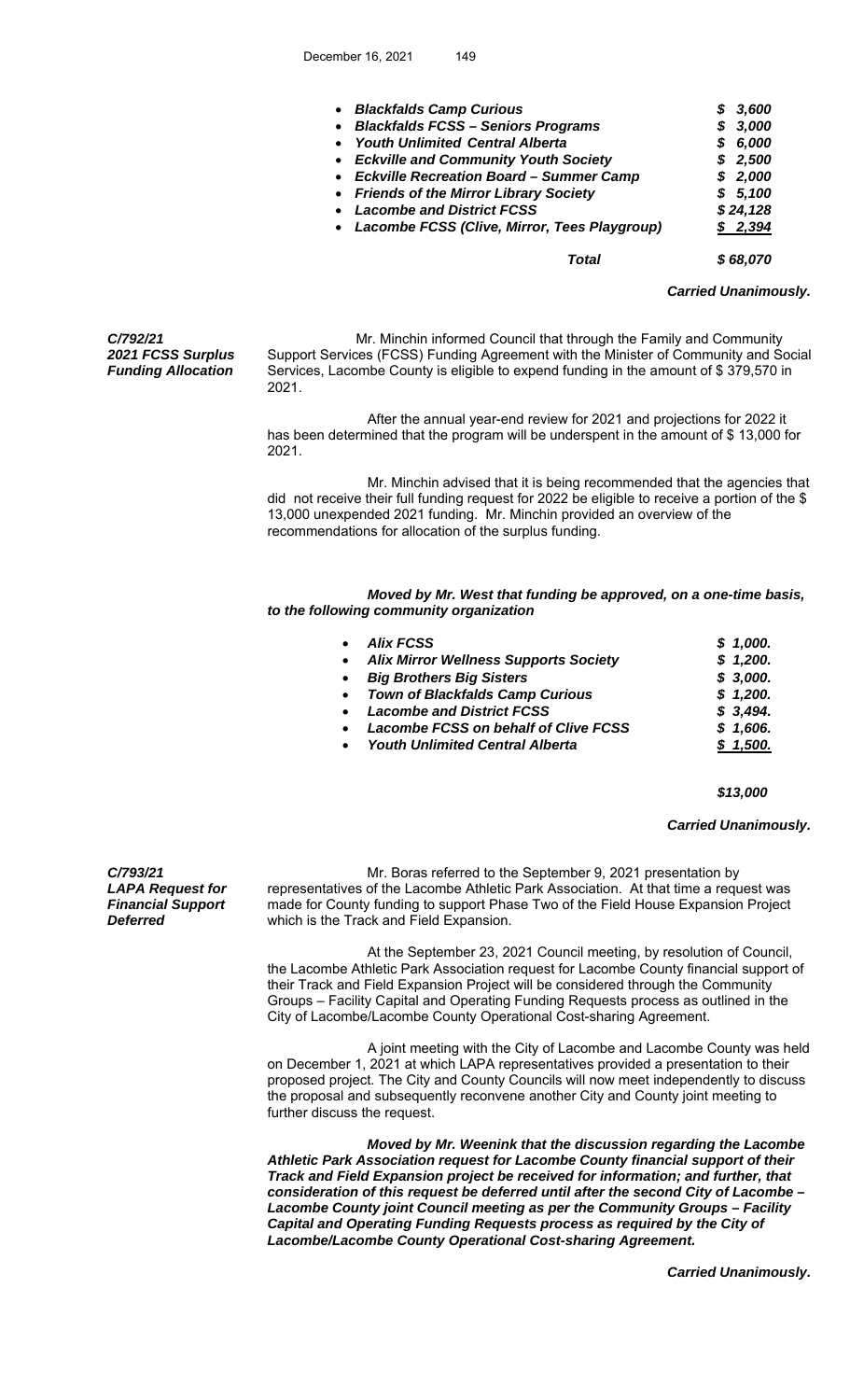Notice of Special Meeting In accordance with Section 19-4(1) of the Municipal Government Act, Reeve Shepherd will issue a notice of a special meeting for this meeting. A joint meeting with the City of Lacombe and LAPA will be held on January 18, 2022 at 9:00 a.m. *C/794/21 Policy AD(8) Land Sales – Hamlet of Mirror*  Mr. Minchin advised that further to the last review of Council Policies in the Administration Block on April 22, 2021 Council requested clarification on Policy AD(8). Policy AD(8) "Land Sales – Hamlet of Mirror" establishes the process for the sale of vacant lots owned by the County. Council requested there be some assurance in the policy that any lot sold would require some level of building commitment. As such, a clause has been added to Policy AD(8) to require development within a specific period. Mr. Minchin reviewed the proposed changes. *Moved by Mrs. Knight that updated Policy AD(8) Land Sales – Hamlet of Mirror be approved as presented. Carried Unanimously. C/795/21 Strategic Planning Workshop*  Mr. Boras informed Council that the original Lacombe County Strategic Plan was completed and adopted by Council in December 2005. Since that time the Plan has been reviewed several times by internal and external resources. At the time of the last internal review in April of 2021 a commitment was made to do a full two-day review of the Plan in the spring of 2023. Mr. Boras commented that as Council is moving towards a Priority Bases Budgeting (PPB) System in 2023 it is advisable that Council's strategic priorities be revisited. It is recommended that a consultant be engaged to facilitate the development of a new strategic plan for the four-year period of 2022-2025. It would then be determined if the PPB initiative would be implemented and if so would be led by the same consultant.  *Moved by Mrs. Knight that Lacombe County proceed with the development of a new Strategic Plan; and further, that a strategic planning workshop be set for January 11 and 12, 2022 commencing at 9:00 am. each day in the Council Chambers. Carried Unanimously.*  Committee of the Whole Meeting Notes Mr. Boras presented the Committee of the Whole meeting notes from December 7, 2021. The following items were presented and discussed at that meeting. *C/796/21 Sandy Point &*  A presentation was provided regarding the proposal to charge parking fees and boat launching fees at the Sandy Point and Sunbreaker Cove facilities. *Sunbreaker Cove Parking/Boat Launching Fees Moved by Mrs. Kreil that the County Manager be directed to prepare a report with regard to the proposal to charge parking fees and boat launching fees at the Sandy Point and Sunbreaker Cove facilities; and further, that the report be presented at a future meeting. Carried Unanimously. C/797/21 Asset Management*  A presentation was provided on the various aspects and requirement of Asset Management. *Report Moved by Mr. West that the presentation on Asset Management be received for information. Carried Unanimously. C/798/21 Aspelund*  A discussion took place with regard to the implementation and implication of road bans on the Aspelund and Woodynook Roads. *Woodynook Roads/*  **Moved by Mr. Weenink that the County Manager be directed to** *prepare a report regarding the impacts of lifting road bans on the Aspelund and Woodynook Roads; and further, that this report be presented at a future Council meeting. Carried Unanimously. C/799/21 Council Code of*  A presentation was given providing an overview of the Lacombe County Councillor Code of Conduct Bylaw as required by the Municipal Government Act.

*Conduct Bylaw Overview* 

Council discussion and questions took place throughout the presentation.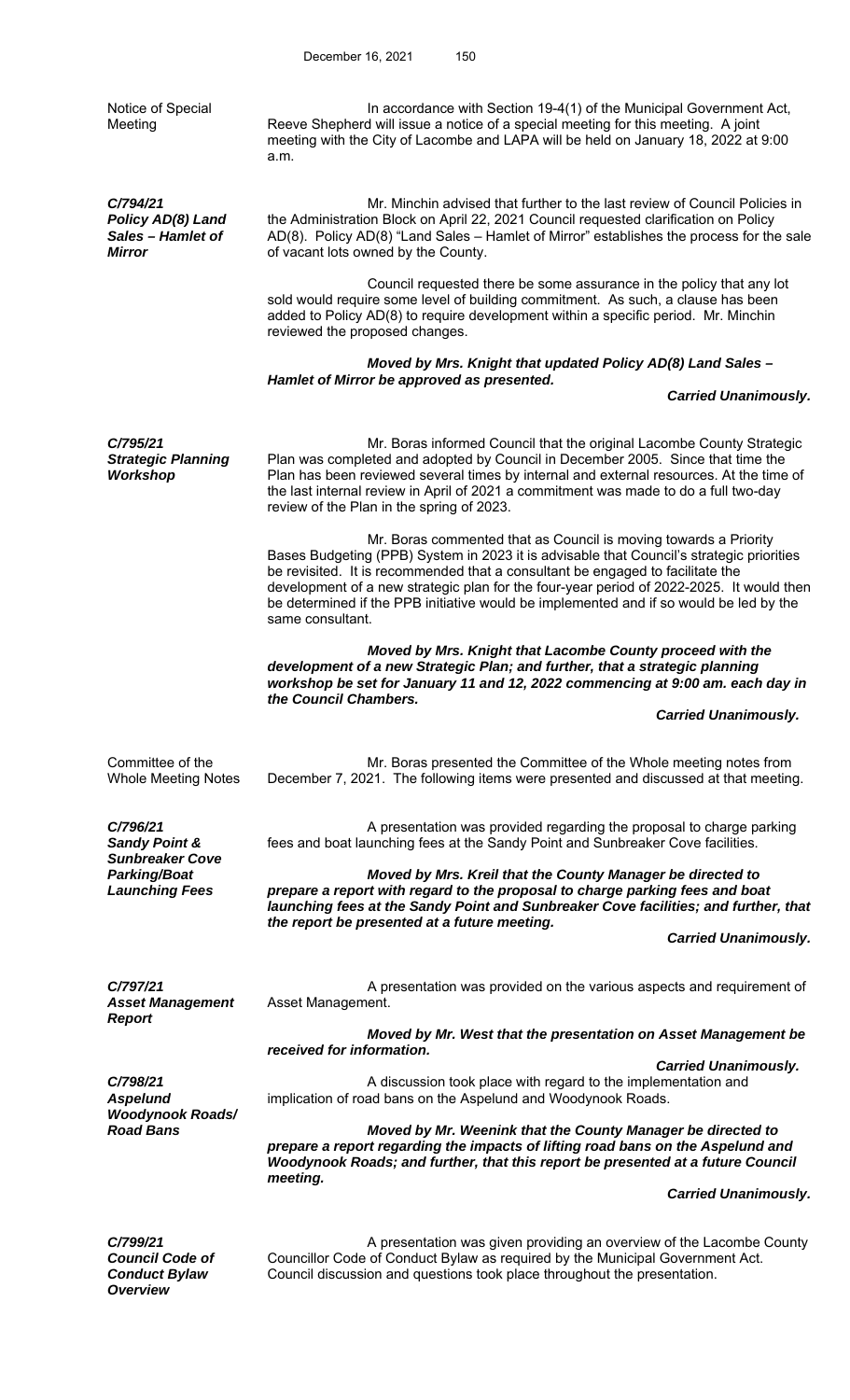### *Moved by Mrs. Knight that the presentation regarding the Lacombe County Councillor Code of Conduct Bylaw be received for information.*

# *Carried Unanimously.*

| C/800/21<br><b>LAPA Request</b><br><b>Deferred</b>                                      | Council was advised that the City of Lacombe/Lacombe County agreed<br>to have an initial joint meeting for the presentation by LAPA regarding their recent<br>funding request to the City and County Following the initial meeting the City and<br>County would reconvene and after that meeting, the request would be taken back to the<br>individual Councils for discussion. The initial meeting took place on December 1, 2021.                                                                                                              |                             |
|-----------------------------------------------------------------------------------------|--------------------------------------------------------------------------------------------------------------------------------------------------------------------------------------------------------------------------------------------------------------------------------------------------------------------------------------------------------------------------------------------------------------------------------------------------------------------------------------------------------------------------------------------------|-----------------------------|
|                                                                                         | As the City has approved the funding for LAPA Council discussed if they<br>wish to have another joint meeting with the City regarding the funding request. The City<br>has advised they feel another meeting would be beneficial.                                                                                                                                                                                                                                                                                                                |                             |
|                                                                                         | Moved by Mr. Wilson that the report regarding the Lacombe<br>Athletic Park Association request for Lacombe County financial support of their<br>Track and Field Expansion project be received for information, and further, that<br>consideration of this request be deferred until after the second City of Lacombe -<br>Lacombe County joint Council meeting as per the Community Groups - Facility<br>Capital and Operating Funding Requests process as required by the City of<br>Lacombe/Lacombe County Operational Cost-sharing Agreement. |                             |
|                                                                                         |                                                                                                                                                                                                                                                                                                                                                                                                                                                                                                                                                  | <b>Carried Unanimously.</b> |
| C/801/21                                                                                | Moved by Mr. Ireland that the December 7, 2021 Committee of the<br>Whole meeting notes be received for information.                                                                                                                                                                                                                                                                                                                                                                                                                              |                             |
| <b>Committee of the</b><br><b>Whole Meeting Notes</b>                                   |                                                                                                                                                                                                                                                                                                                                                                                                                                                                                                                                                  | <b>Carried Unanimously.</b> |
| C/802/21<br><b>Rural Red Deer</b><br><b>Restorative Justice</b><br><b>Program Board</b> | Mr. Boras advised that a request has been received for Lacombe<br>County representation to the Rural Red Deer Restorative Justice Program Board of<br>Directors and Community Advisory Council. Mrs. Kreil has been serving as a member of<br>the Council but has not been formally appointed by the County.                                                                                                                                                                                                                                     |                             |
| <b>Appointment</b>                                                                      | Moved by Mr. Weenink that Mrs. Kreil be appointed as the<br>Lacombe County representative to the Rural Red Deer Restorative Justice<br>Program Board of Directors and Community Advisory Council.                                                                                                                                                                                                                                                                                                                                                |                             |
|                                                                                         |                                                                                                                                                                                                                                                                                                                                                                                                                                                                                                                                                  | <b>Carried Unanimously.</b> |
| C/803/21<br><b>RMA Virtual Townhall</b><br><b>Meeting - Policing</b>                    | Mr. Boras advised that the RMA is planning a Virtual Townhall on<br>Policing. This is to assist members in preparing for the engagement sessions regarding<br>the Alberta Provincial Policy Service (APPS) Transition Study. The Virtual Townhall will<br>be held on January 6, 2022 from 2:00 to 4:00 p.m.                                                                                                                                                                                                                                      |                             |
|                                                                                         | Moved by Mrs. Kreil that Council be authorized to attend the RMA<br>Virtual Townhall being held on January 6, 2022 from 2:00 to 4:00 p.m. regarding<br>the Alberta Provincial Policy Service Transition Study                                                                                                                                                                                                                                                                                                                                    |                             |
|                                                                                         |                                                                                                                                                                                                                                                                                                                                                                                                                                                                                                                                                  | <b>Carried Unanimously.</b> |
| C/804/21<br><b>Rural Crime</b><br><b>Prevention Safety</b><br><b>Training</b>           | Mr. Boras advised that Rural Crime Prevention and Community Safety<br>Training Part 1 is being held in three virtual training sessions on January 17, 24 and 31,<br>2022. As the Council meeting is on January 31, 2022 Ms. Shepherd will inquire if the<br>January 31 session will be recorded so Council is able to attend the other sessions.                                                                                                                                                                                                 |                             |
|                                                                                         | Moved by Mr. Weenink that Council be authorized to attend the<br>Rural Crime Prevention and Community Safety Training Part 1 being held through<br>virtual training sessions on January 17, 24 and 31, 2022.                                                                                                                                                                                                                                                                                                                                     |                             |
|                                                                                         |                                                                                                                                                                                                                                                                                                                                                                                                                                                                                                                                                  | <b>Carried Unanimously.</b> |
| C/805/21<br><b>Bylaw No. 1352/21</b><br><b>First Reading</b>                            | Mr. Minchin presented Bylaw No. 1352/21, a bylaw of Lacombe County<br>to authorize the establishment of fees for various services, supplies, information,<br>applications, and appeals provided to the public. The bylaw reflects the proposed 2022<br>rates and fees for County services. New for 2022 is the inclusion of the County's rates<br>charged for vacant lot sales in the Hamlet of Mirror which were previously located in<br>Policy AD(8). Mr. Minchin addressed questions of Council.                                             |                             |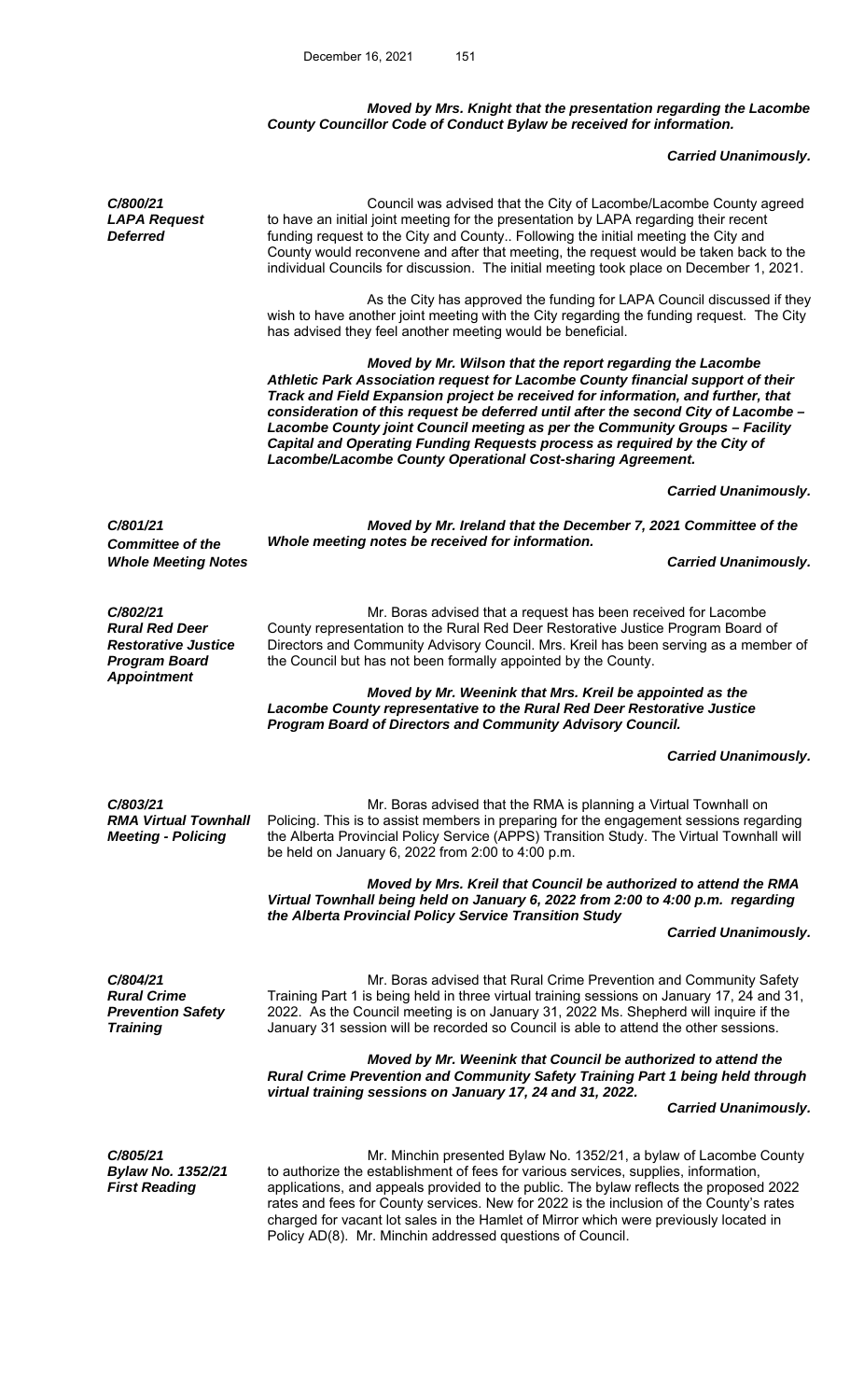*Moved by Mr. Wilson that Bylaw No. 1352/21, a bylaw of Lacombe County to authorize the establishment of fees for various services, supplies, information, applications and appeals provided to the public* 

 *be now read a first time.* 

 *Carried Unanimously.* 

 *Moved by Mr. Ireland that Bylaw No. 1352/21 having been read a first time, now be read a second time.* 

**Second Reading Carried Unanimously. Carried Unanimously. Carried Unanimously.** 

 *Moved by Mrs. Knight that Bylaw No. 1352/21 having been read a first and second time now be presented for third reading.* 

 *Carried Unanimously.* 

 *Moved by Mr. Weenink that Bylaw No. 1352/21 having been read a first and second time, now be read a third time and finally passed.* 

#### *Carried Unanimously.*

Presentation of Utility Bylaws Mr. Minchin commented that Lacombe County now provides municipal utility services to a number of areas throughout the County. The following services are provided: 1. Lakeview Estates (West Side of Gull Lake) - Water 2. Aspelund Industrial Park (West of Blackfalds on Highway 2) – Water and Wastewater; 3. Hamlet of Mirror – Water, Wastewater and Solid Waste 4. Four Lakeshore residential subdivisions around Sylvan Lake (Blissful Beach, Kuusamo Krest, Palm Cove and Yuill) – Wastewater 5. Wildrose Business Park – (West of Lacombe on Highway 12) – Water and Wastewater Rate Bylaw 1353-21 approved November 30, 2021 The 2022 Interim Operating Budget outlines the expected operating costs for each of the above utilities. Each utility operates as a separate utility with its own budget and monthly utility rate charges. Mr. Minchin presented the following utility bylaws: 1. Bylaw 1356/21, a bylaw to establish 2022 water rates for Lakeview Estates; 2. Bylaw 1354/21, a bylaw to establish 2022 water and wastewater rates for Aspelund Industrial Park; 3. Bylaw 1357/21, a bylaw to establish 2022 water, wastewater and solid waste rates for the Hamlet of Mirror; and 4. Bylaw 1355/21, a bylaw to establish 2020 wastewater rates for the Sylvan Lake Subdivisions that are part of the Sylvan Lake Communal Sewer System Mr. Minchin addressed questions of Council. *C/809/21 Bylaw No. 1354/21 Moved by Mrs. Kreil that Bylaw No. 1354/21, a bylaw of Lacombe County respecting water and wastewater services in the Aspelund Industrial Parks First Reading be now read for a first time. Carried Unanimously. C/810/21 Bylaw No. 1354/21 Moved by Mr. West that Bylaw No. 1354/21, having been read a first time, now be read a second time.*  **Second Reading Carried Unanimously. Second Reading**  $\blacksquare$ *C/811/21 Bylaw No. 1354/21 Present for Third Reading Moved by Mr. Ireland that Bylaw No. 1354/21, having been reading a first time and a second time, now be presented for third reading. Carried Unanimously. C/812/21 Bylaw No. 1354/21 Moved by Mr. Wilson that Bylaw No. 1354/21, having been read a first time and a second time, now be read a third time and finally passed. Third Reading* 

 *Carried Unanimously.* 

*Bylaw No. 1352/21 C/807/21* 

*Bylaw No. 1352/21 Present for Third Reading* 

*C/806/21* 

*C/808/21 Bylaw No. 1352/21 Third Reading*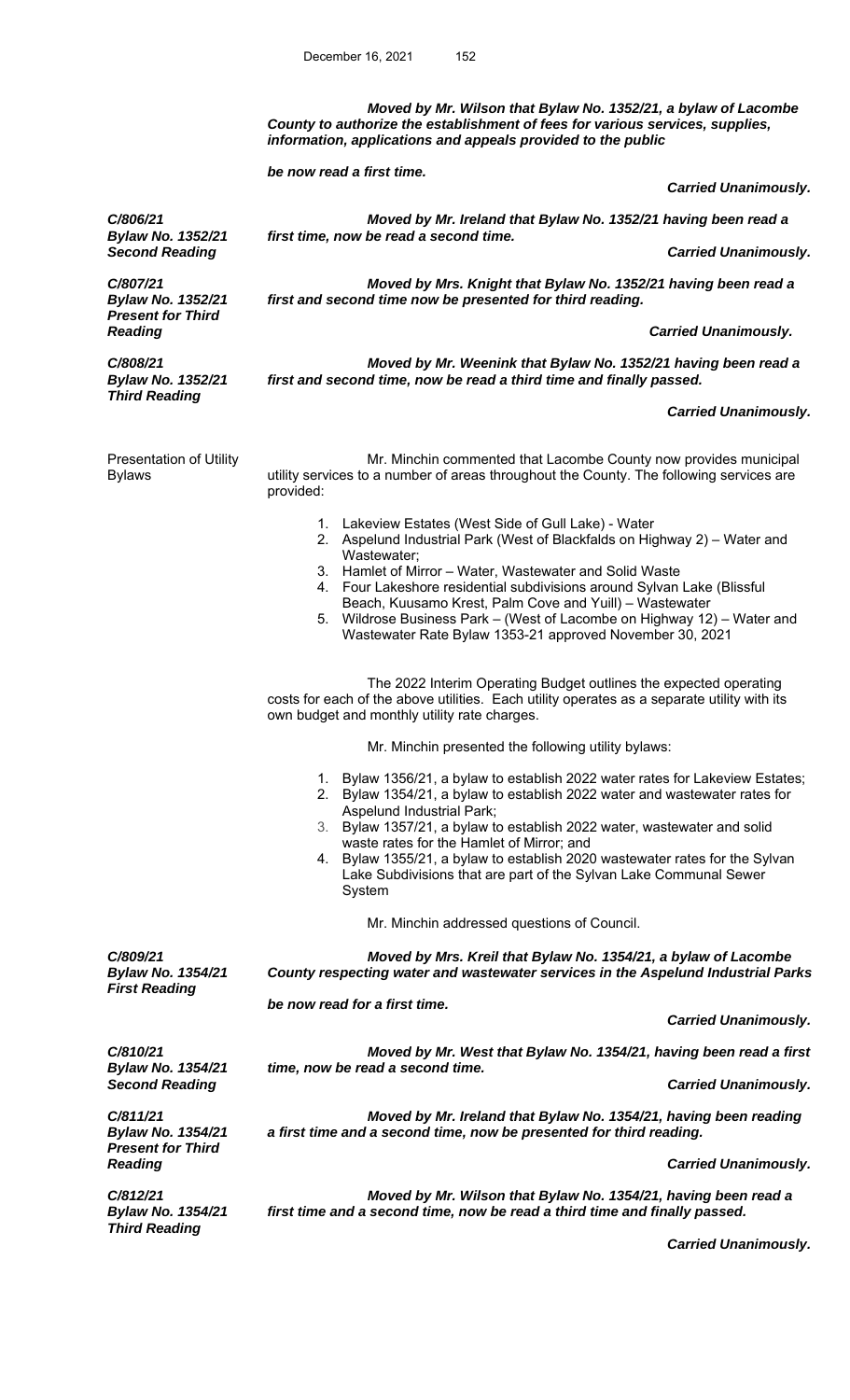*C/813/21 Bylaw No. 1355/21 First Reading* 

 *Moved by Mr. Wilson that Bylaw No. 1355/21, a bylaw of Lacombe County to regulate the connections and operations of communal sanitary sewage collection systems in the Blissful Beach, Kuusamo Krest, Palm Bay and Yuill Subdivisions.* 

 *be now read for a first time.* 

 *Carried Unanimously.* 

**Carried Unanimously.** 

 *Carried Unanimously.* 

 *Moved by Mr. West that Bylaw No.1355/21, having been read a first time, now be read a second time.* 

*C/814/21 Bylaw No. 1355/21* 

*C/815/21 Bylaw No. 1355/21 Present for Third* 

*Bylaw No. 1355/21* 

*Bylaw No. 1356/21* 

*First Reading* 

*Third Reading* 

*C/816/21* 

*C/817/21* 

 *Moved by Mrs. Kreil that Bylaw No. 1355/21, having been read a first time and a second time, now be presented for third reading.* 

 *Moved by Mr. Weenink that Bylaw No. 1355/21, having been read a first time and a second time, now be read a third time and finally passed.* 

 *Moved by Mrs. Knight that Bylaw No. 1356/21, having been read a* 

 *Moved by Mr. West that Bylaw No. 1356/21, having been reading a* 

 *Moved by Mrs. Kreil that Bylaw No. 1356/21, having been read a* 

 *Carried Unanimously.* 

 *Carried Unanimously.* 

**Carried Unanimously.** 

 *Moved by Mr. Ireland that Bylaw No. 1356/21, a bylaw of Lacombe County respecting water services in Lakeview Estates* 

 *be now read for a first time.* 

*first time, now be read a second time.* 

*C/818/21 Bylaw No. 1356/21* 

*C/819/21 Bylaw No. 1356/21 Present for Third*  **Reading Carried Unanimously. Reading Carried Unanimously. Carried Unanimously.** 

*C/820/21* 

*Bylaw No. 1356/21 Third Reading* 

*C/821/21* 

*C/822/21* 

*C/823/21* 

*Bylaw No. 1357/21 First Reading Moved by Mrs. Knight that Bylaw No. 1357/21, a bylaw of Lacombe County respecting water, wastewater and garbage collection services in the Hamlet of Mirror*

*first time and a second time, now be read a third time and finally passed.* 

*first time and a second time, now be presented for third reading.* 

 *be now read for a first time.* 

 *Carried Unanimously.* 

 *Carried Unanimously.* 

 *Moved by Mr. West that Bylaw No.1357/21, having been read a first time, now be read a second time.* 

 *Carried Unanimously.* 

 *Moved by Mr. Weenink that Bylaw No. 1357/21 having been read a first time and a second time, now be presented for third reading.* 

 *Carried Unanimously.* 

*Reading C/824/21 Bylaw No. 1357/21* 

*Third Reading* 

*Bylaw No. 1357/21* 

*Present for Third* 

*Bylaw No. 1357/21 Second Reading* 

> *Moved by Mr. Wilson that Bylaw No. 1357/21, having been read a first time and a second time, now be read a third time and finally passed.*

> > *Carried Unanimously.*

Council Reports **Mr.** West reported on the following: Covid 19 Virtual Presentation

- Lacombe & District Chamber of Commerce
- Lacombe Remembrance Day Service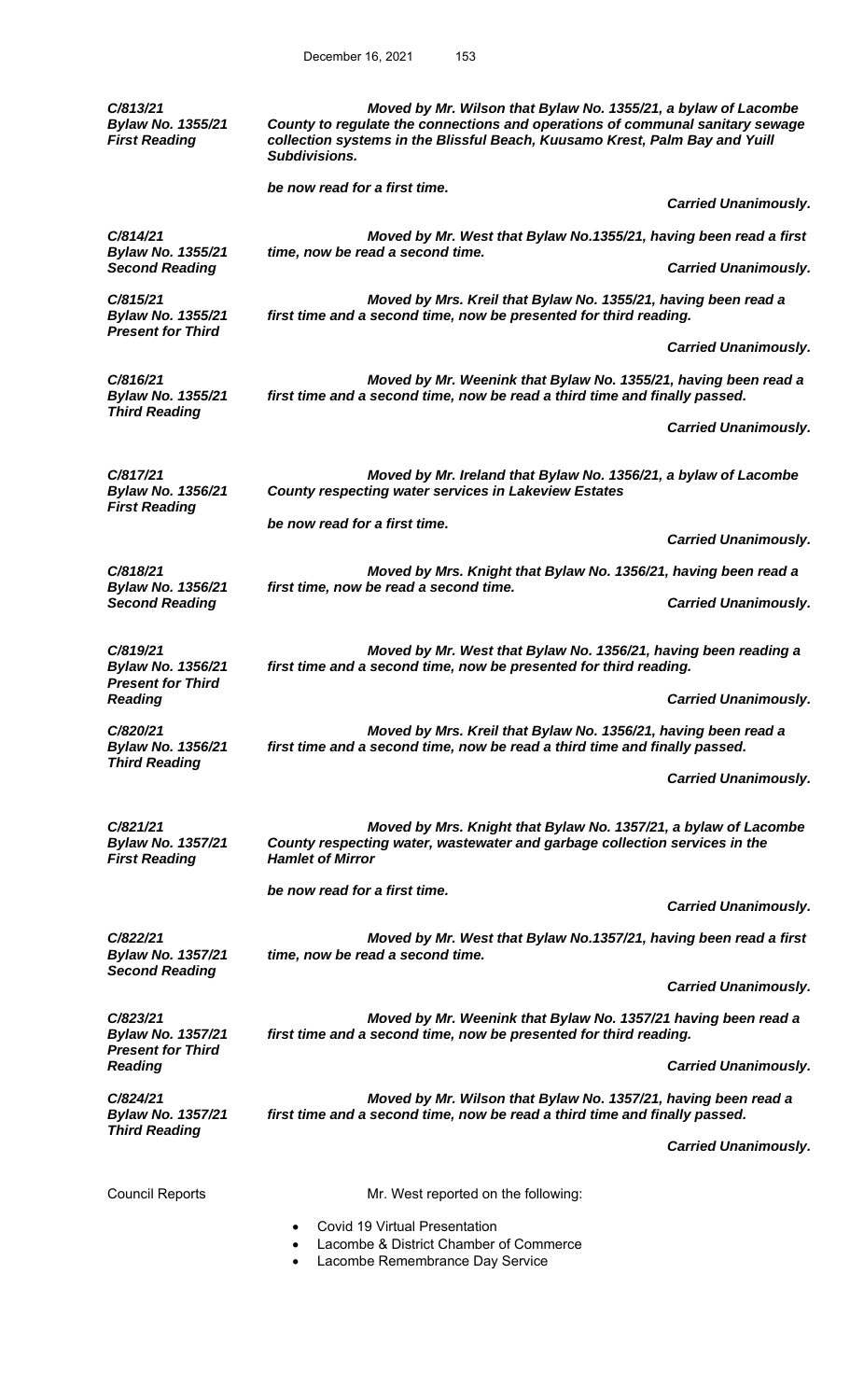# Mrs. Kreil reported on the following:

- RMA Muni 101
- Red Deer Watershed Society
- LRWSC
- 2022 Budget Meeting
- Committee of the Whole
- Medicine River Watershed Society
- Medicine River Crimewatch Society
- SLRWWC
- Red Deer Restorative Justice Program

# **Mr. Weenink reported on the following:**

- LRWSC
- Blackfalds & District Recreation, Culture & Parks Boar
- Lacombe Regional Tourism
- Stop Signs Wilsons Beach

# Mrs. Knight reported on the following:

- Mirror Remembrance Day Service
- Clive Remembrance Day Service
- AGM Clive Seed Cleaning Plant
- Regional ASB
- Calumet Synergy
- ASB Chairs Meeting
- LRWSC
- Alberta Synergy
- Highway 12/21 Regional Water Services Commission
- CAEP
- ALMS

# Mr. Wilson reported on the following:

- Bentley Municipal Library Board
- RMA Fall Convention

# Mr. Ireland reported on the following:

- NRDWWC
- LAPA Presentation
- RDMUG
- 2022 Budget Meeting
- Emergency Management
- AGM Clive Seed Cleaning Plant
- Alix Remembrance Day Service
- Councillor Farewell
- Alix Fire Department Toy Run/Christmas Party
- Ripley Community Christmas Party

## Ms. Shepherd reported on the following:

- RMA Convention Mayors/Reeves Meeting
- AltaLink Meeting
- Lacombe Foundation
- Crime Prevention Training
- Flags of Remembrance Lacombe Legion
- Ellis Bird Farm

*presented.* 

- Meeting with Mayor of Blackfalds
- Lacombe Remembrance Day Service

*C/825/21 Consent Agenda*   *Moved by Mrs. Knight that the Consent Agenda be approved as* 

 *Carried Unanimously.*